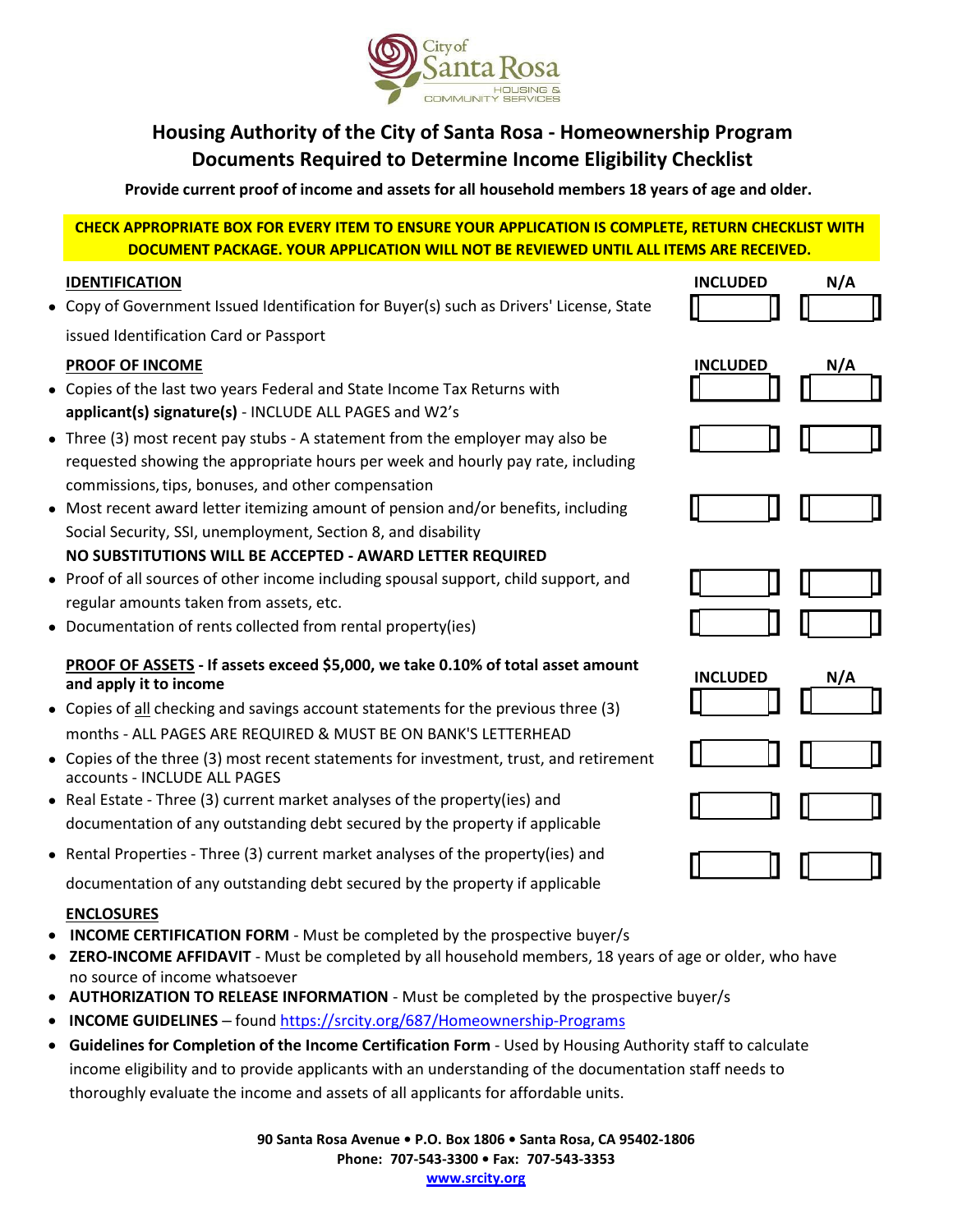

### **Housing Authority of the City of Santa Rosa Homeownership Program Guidelines for Completion of the Income Certification Form**

#### **INCOME INCLUSIONS**

#### **Wages:**

- Wages and salaries must be based on current information and any known wage increase scheduled in the future. Use gross income.
- Overtime pay, commissions, tips, bonuses, and other compensation for personal services shall be based on an average of this income.

#### **Self-Employment:**

- When calculating annual income, include the net income from operation of the business or profession including self-employment income. Net income is gross income less business expenses, interest on loans, and depreciation computed on a straight-line basis.
- In addition to net income, count any salaries or other amounts distributed to family members from the business, and cash or assets withdrawn by family members, except when the withdrawal is a reimbursement of cash or assets invested in the business.
- When calculating net income, owners must not deduct principal payments on loans, interest on loans for business expansion or capital improvements, other expenses for business expansion, or outlays for capital improvements.
- If the net income from the business is negative, it must be counted as zero income. A negative amount must not be used to offset other family income.

#### **Assets:**

• Current value of cash, checking accounts, saving accounts, investment accounts, trusts, retirement accounts (employee contribution only) and any other assets of real or personal property. Current equity in real property should be used. Income earned from the asset, not the value of the asset, willbe included in annual income, and calculated per HUD guidelines. The amount of taxable interest noted on tax returns will be considered asset income.

#### **Other Income:**

- The full amount of periodic payments received from social security, annuities, insurance, policies, retirement funds, pensions, disability or death benefits, and other similar types of periodic receipts, including lump-sum payment for the delayed start of a periodic payment.
- Payments in lieu of earnings, such as unemployment, worker's compensation, and severance pay.
- Periodic and determinable allowances, such as alimony and child support payments, and regular contributions or gifts received from persons not residing in the dwelling.

#### **INCOME EXCLUSIONS**

- o Amounts of educational scholarships paid directly to the student or to the educational institution and amounts paid by the government to a veteran for use in meeting the costs of tuition, fees, books, equipment, materials, supplies, transportation, and miscellaneous personal expenses of the student.Any amount of such scholarship or payment to a veteran not used for the above purposes that is available for subsistence is to be included in income.
- o Temporary, nonrecurring, or sporadic income (including gifts).
- o The value of necessary items of personal property, such as furniture and cars.
- o The value of cash assets to be used as a down payment for the subject property. **Attach the title company documentation to verify the amount of down payment**.
- o Employer's contribution amount in a retirement fund.

**90 Santa Rosa Avenue • P.O. Box 1806 • Santa Rosa, CA 95402-1806 Phone: 707-543-3300 • Fax: 707-543-3353 [www.srcity.org](http://www.srcity.org/)**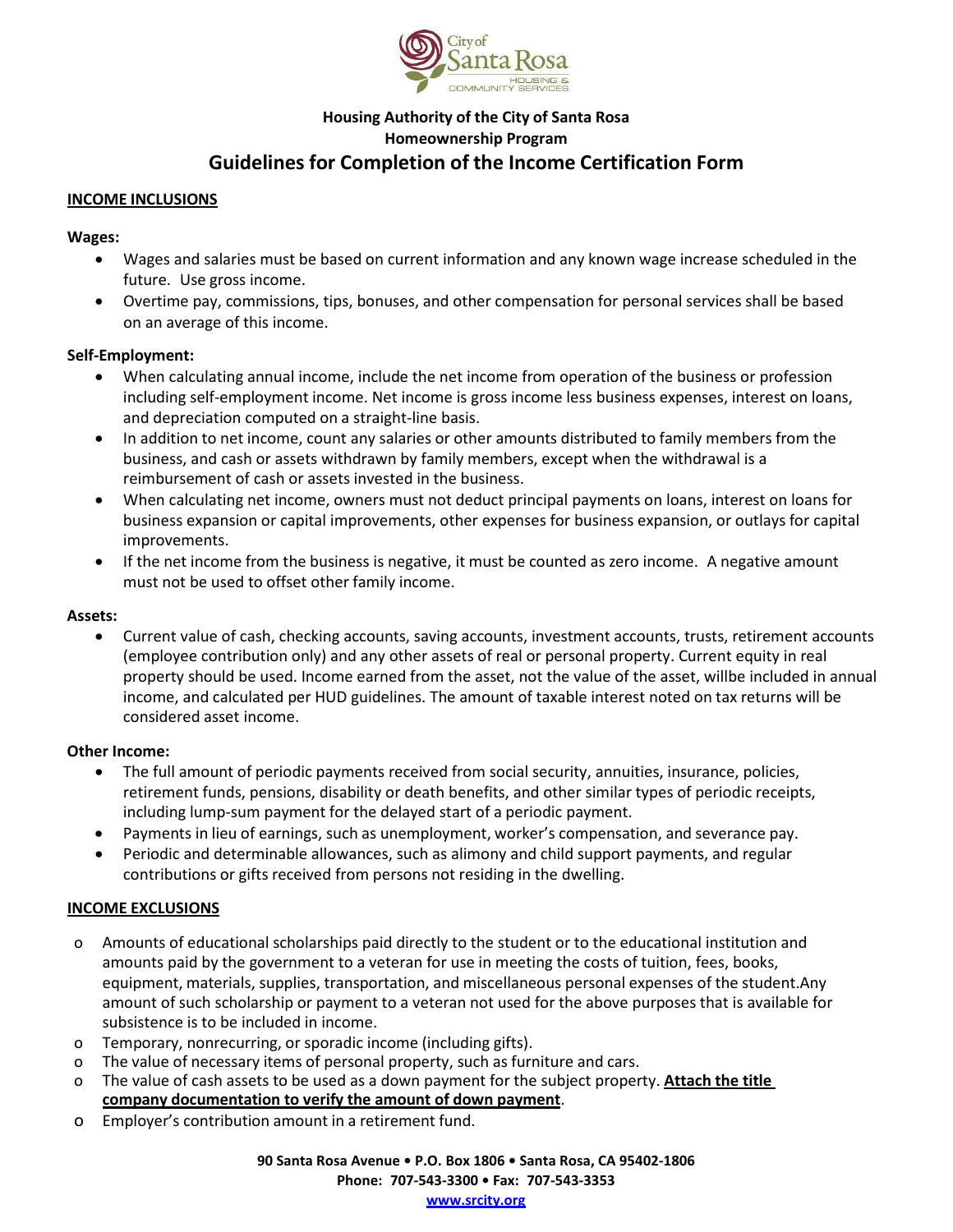

#### **Housing Authority of the City of Santa Rosa Homeownership Program**

## **INCOME CERTIFICATION FORM**

An income certification is required as one of the stipulations of purchasing an affordable home contracted under the HousingAuthority. In order to ensure compliance, please fill out the following and return it with **proof of income and assets** to the responsible agent.

**NAME OF APPLICANT(S): PRESENT HOME ADDRESS:**

**Home Phone:** \_ **Work Phone:** \_

**Cell Phone: E-mail Address:** 

| Names of Members of Household                                           | <b>Relationship to</b><br><b>Head of</b><br>Household | Date of<br><b>Birth</b> | <b>Employer or Other</b><br><b>Source of Income</b> | <b>Annual Gross</b><br>Income* |
|-------------------------------------------------------------------------|-------------------------------------------------------|-------------------------|-----------------------------------------------------|--------------------------------|
|                                                                         | Head                                                  |                         |                                                     |                                |
|                                                                         |                                                       |                         |                                                     |                                |
|                                                                         |                                                       |                         |                                                     |                                |
|                                                                         |                                                       |                         |                                                     |                                |
|                                                                         |                                                       |                         |                                                     |                                |
|                                                                         |                                                       |                         |                                                     |                                |
| Anticipated gross income of all adults during the next 12-month period: |                                                       |                         |                                                     |                                |

**\*Annual Gross Income** includes:

- 1) all wages and salaries, overtime, commissions and bonuses **BEFORE** payroll deductions;
- 2) full amount of periodic payment(s) received from Social Security, annuities, insurance policies,retirement funds, pensions, disability of death benefits, alimony, child support and regular contributions/gifts;
- 3) payments in lieu of earnings.

| <b>Income expected from assets</b> during next 12-month period: (Interest, dividends, etc.) |  |
|---------------------------------------------------------------------------------------------|--|
|                                                                                             |  |

#### **TO BE CERTIFIED YOU MUST ATTACH PROOF OF INCOME**

The undersigned certifies that all of the above information is a full disclosure of all income and is true and correct.

Date (Applicant's Signature)

Date (Applicant's Signature)

**90 Santa Rosa Avenue • P.O. Box 1806 • Santa Rosa, CA 95402-1806 Phone: 707-543-3300 • Fax: 707-543-3353**

**[www.srcity.org](http://www.srcity.org/)**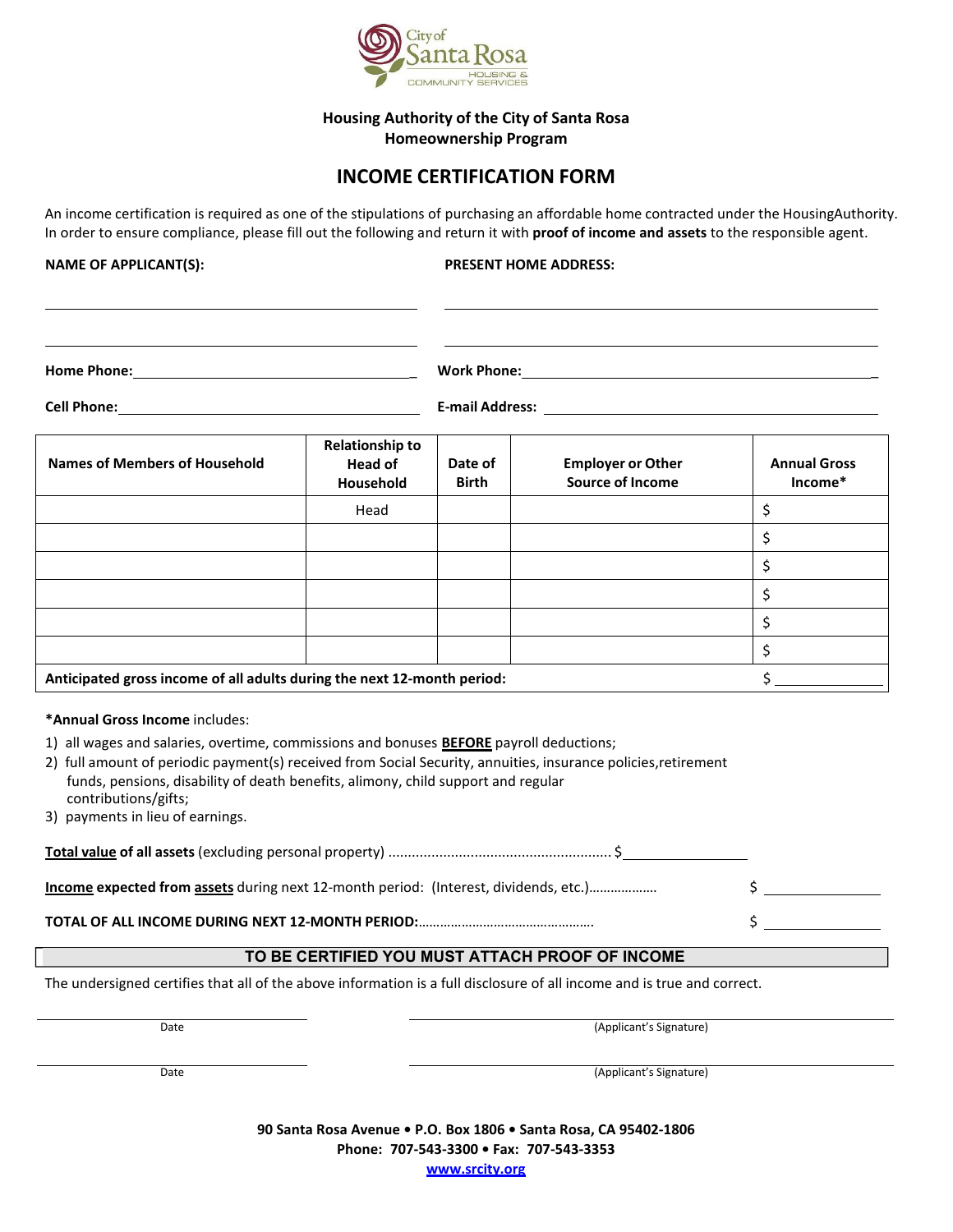

### **Housing Authority of the City of Santa Rosa**

#### **Homeownership Program**

# **AUTHORIZATION TORELEASE INFORMATION**

The undersigned authorizes the City of Santa Rosa to verify all information with any source to obtain credit, employment, and income information, (including information of a confidential or privileged nature) for the purposes of processing the Income Certification Application dated

.

BY ATTACHING THIS RELEASE FORM, OR A COPY OF THE SAME, to any verification form requiring the undersigned's signature, you are authorized by the undersigned to release the information requested by the City of Santa Rosa.

I hereby release you, your organization, or others from liability or damage which may result from furnishing the information requested.

SIGNATURE OF APPLICANT **EXAMPLE A SIGNATURE OF APPLICANT** 

PRINT NAME OF APPLICANT

SIGNATURE OF APPLICANT **EXECUTE A SIGNATURE OF APPLICANT** 

PRINT NAME OF APPLICANT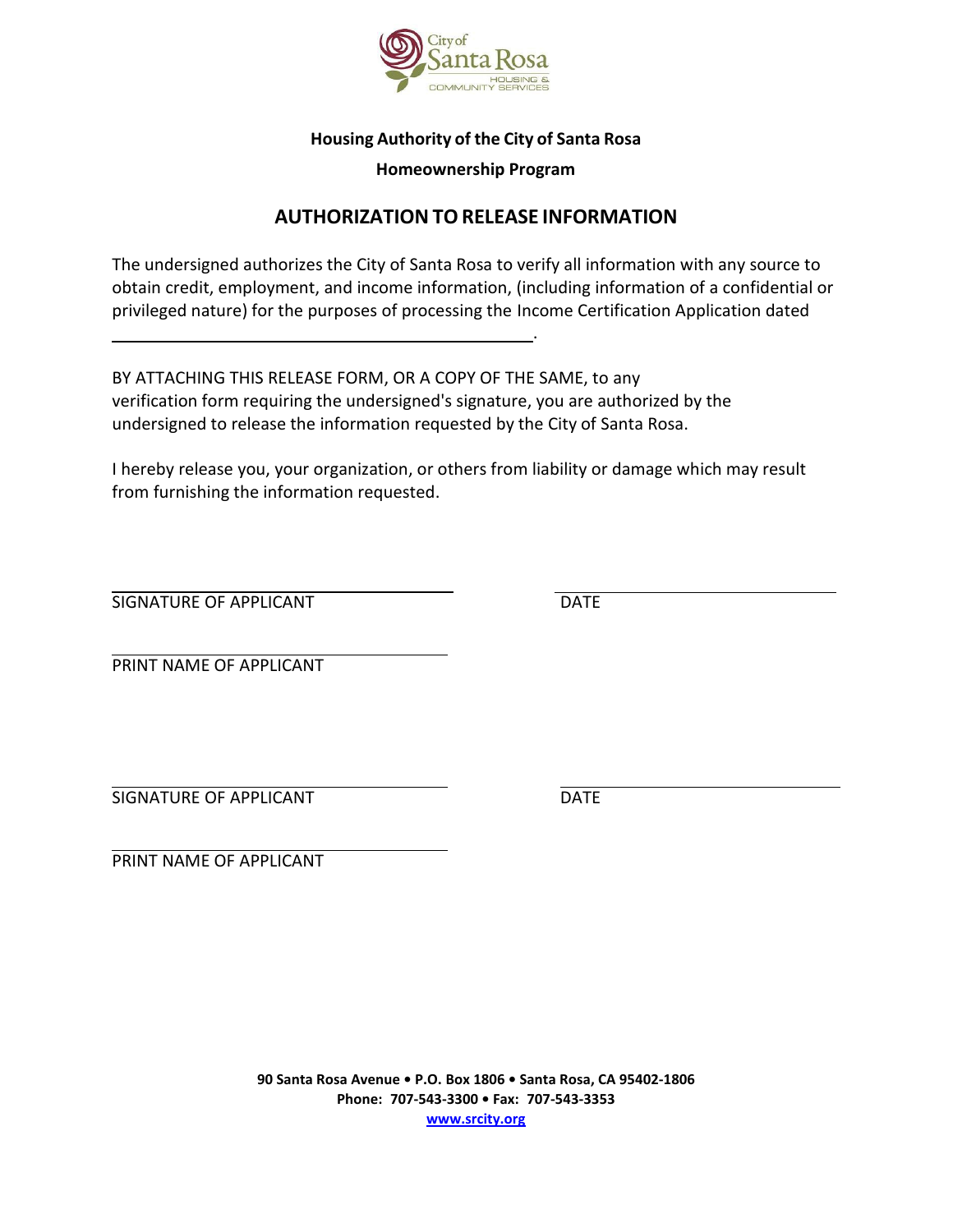

# **ZERO-INCOME AFFIDAVIT**

**This form is required ONLY if an adult member of the household has NO INCOME from any source. THIS IS A STATEMENT OF NON-INCOME FOR A HOUSEHOLD MEMBER 18 YEARS OF AGE OR OLDER**.

| I, |                                                                                                                    |         | do hereby certify that <b>I DO NOT</b> receive income from any source.               |
|----|--------------------------------------------------------------------------------------------------------------------|---------|--------------------------------------------------------------------------------------|
|    | I understand sources of income may include, but are not limited to:                                                |         |                                                                                      |
|    | Employment income                                                                                                  |         | Unemployment benefits                                                                |
|    | Social services, including:<br><b>TANF - Temporary</b><br>$\circ$                                                  |         | Social Security income                                                               |
|    | <b>Assistance to Needy Families</b><br>$\circ$<br>General assistance<br>$\Omega$<br>Disability benefits<br>$\circ$ |         | SSI (supplement social security)<br>Veteran's Administration Pension<br>Award Letter |
|    | Income from assets                                                                                                 |         | Retirement income                                                                    |
|    | <b>Education Grant Awards</b>                                                                                      |         | Spousal or Family support (parents,<br>etc.)                                         |
|    | Self-employment, including:<br>Childcare<br>$\Omega$<br>Housework<br>$\circ$                                       | $\perp$ | Interest from checking/savings accounts                                              |
|    | Any work done from home<br>$\circ$                                                                                 |         | Any other interest received                                                          |
|    |                                                                                                                    |         |                                                                                      |

**I further understand that, should I become employed or begin receiving income from any other source, the income must be reported to the owner or property manager.**

\_\_\_\_\_\_\_\_\_\_\_\_\_\_\_\_\_\_\_\_\_\_\_\_\_\_\_\_\_\_\_\_\_\_\_ \_\_\_\_\_\_\_\_\_\_\_\_\_\_\_\_\_ \_\_\_\_\_\_\_\_\_\_\_\_\_\_\_\_\_

SIGNATURE **Example 20 International CONTE DATE PHONE** 

Address:\_\_\_\_\_\_\_\_\_\_\_\_\_\_\_\_\_\_\_\_\_\_\_\_\_\_\_\_\_\_\_\_\_\_\_\_\_\_\_\_\_\_\_\_\_\_\_\_\_\_\_\_\_\_\_\_\_\_\_\_\_\_\_\_\_\_\_\_\_\_\_\_\_\_\_\_\_\_\_\_\_\_\_

**NOTE: Failure to fully disclose all income could result in the loss of a restricted rent level or the ability to continue occupying the unit. Any question feel free to emai[l HousingTrust@srcity.org](mailto:HousingTrust@srcity.org) or call the main line 707-543-3300.**



The City of Santa Rosa does not discriminate against individuals with disabilities in its employment, services, benefits, facilities, programs, or activities. Requests for accommodations, auxiliary aids, or services necessary to participate in a City program, service, or activity, including printed information in alternative formats, are available by contacting the Administrative Secretary at 707-543 3300 (TTY Relay at 711) o[r HousingTrust@srcity.org.](mailto:HousingTrust@srcity.org) Requests should be submitted as far in advance as possible.

> **CITY OF SANTA ROSA HOUSING AND COMMUNITY SERVICES** 90 Santa Rosa Avenue 2 Santa Rosa, CA 95404 Phone (707) 543-3300 2 Fax (707) 543-3353 [www.srcity.org](http://www.srcity.org/)